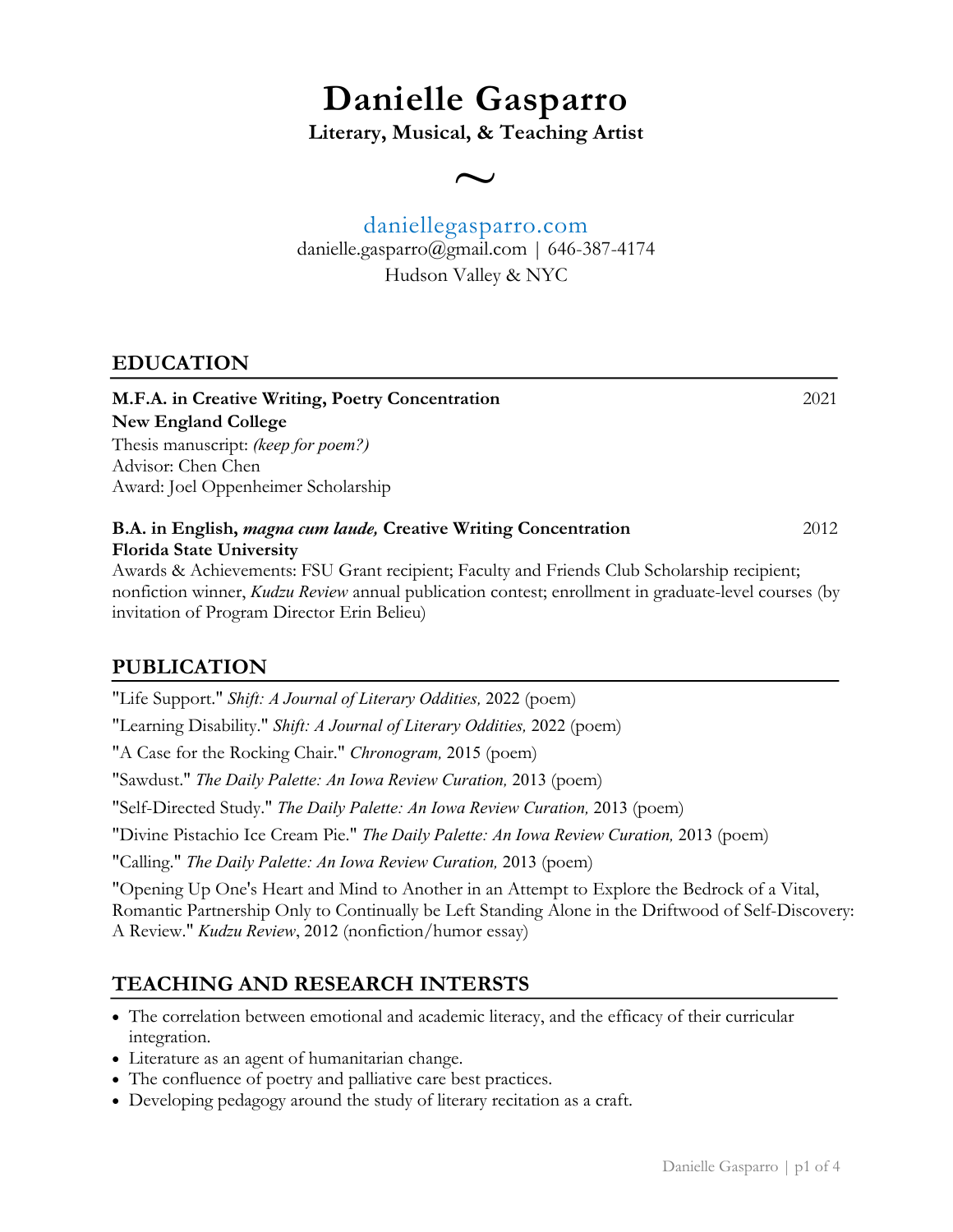#### Danielle Gasparro | p2 of 4

## **TEACHING EXPERIENCE**

## **Teaching Artist** 2013 - present **Mid-Hudson Library System** | Hudson Valley, NY **Kirkwood Community College** | Iowa City, IA Program Titles: *It's a Bird...It's a Plane...It's a Poem! Demystifying the Poetic Form* (adult poetry appreciation course/workshop); *Unbind Your Style* (creative writing workshop for teens)

Conceptualize, create curriculum for, and lead interactive literary programs for adults and teens. Initiate and cultivate meaningful partnerships with programming directors and staff. Compose course description and graphically design promotional materials. Adapt/restructure curriculum to align with varying program formats (e.g., two-hour afternoon or evening workshop, daylong seminar; weekend workshop retreat, multi-week series, multi-month course).

#### **Guest Presenter** 2022 & 2021

**Brandeis University |** Waltham/Boston, MA (2022) College of Western Idaho | Boise, ID (2021) Lecture title: *The Poetics of Trust*

A thoughtful examination of how poetry functions as a relationship, and the ways in which a reader's trust in a poem's speaker can be evidenced as a new standard of evaluative excellence. Lecture given in sync with dynamic slideshow to enhance central thesis ideas. Lecture excerpt used as course discussion board prompt (College of Western Idaho). In-class writing prompt to be given as lecture supplement (Brandeis).

## **Guest Presenter** 2019 **Uplift Heights Preparatory High School** | Dallas, TX

Lesson title: *Poetry as Philanthropy*

Presented hour-long lesson and discussion aimed at illuminating and investigating the vital role poetry plays in benefiting both individual and societal well-being. Designed graphics-centered lesson packets to animate key concepts and enhance student engagement.

#### **Writing Tutor** 2015

**Private middle-school student** | Rhinebeck, NY

On weekly basis, customized instruction to advance writing skills and reading comprehension while fostering enthusiasm and curiosity for all aspects of literacy. Tutelage across three months resulted in English grade improvement from C to A.

# **MUSICAL ARTIST INITIATIVES**

*From 1998 - 2018, my primary artistic focus was on my work as nationally touring singer-songwriter and pianist. Across these years I built an extensive repertoire of original material, a devoted national and UK following, and valued critical acclaim. Highlights of my music career include:*

- Regular performances in landmark New York City listening rooms including: Rockwood Music Hall; The Bitter End; Caffe Vivaldi; The Living Room; CBGB's 313 Gallery.
- Five self- and co-produced studio recordings: *The Day You Left* (full-length album); *Satisfied Mind* (full-length album); *Big Movie Screen* (four-song EP); *birdsong* (full-length album); *Chime* (digital single).
- Eight self-produced regional, national, and UK tours.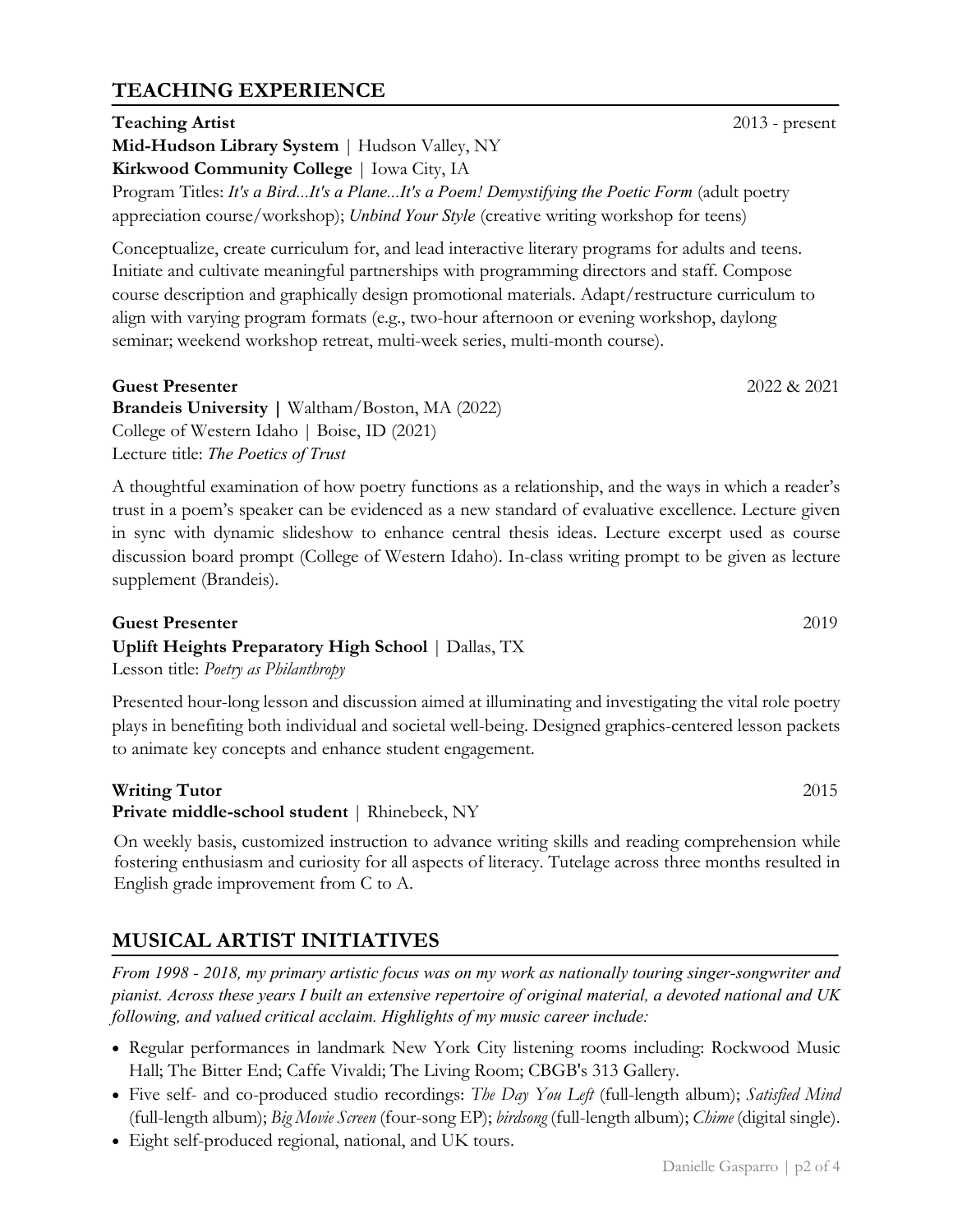- Guest appearances on NPR affiliate stations in several U.S. cities (New York City, Boston, Seattle, San Francisco, Houston, Tulsa, Orlando, and others) and on BBC Radio 1 programming.
- Participation in two exclusive songwriting retreats hosted by Chris Difford, lauded singer, songwriter, and co-leader of the UK band Squeeze.
- Trio-role as creater, producer, and host of monthly live interview and performance series, "Second Sundays at Rockwood Music Hall," which featured established and emerging singer-songwriters such as Madeleine Peyroux, Elizabeth Ziman, and Richard Julian.

# **PROFESSIONAL EXPERIENCE**

## **Communications Specialist** 2016 - 2018

Project-based | Remote

*Work performed in contracted partnership with exclusive client portfolio of entrepreneurs, creatives, and graduate students.*

Executed high-priority editorial, communication, and marketing projects through any number of the following services: proofreading; copy, line, and developmental editing; e-newsletter content design; marketing collateral design (digital and print); lecture transcription and editing.

## **Communications Assistant to the Founder** 2009 - 2015

Lighthouse Partners | Remote *Business strategy consulting firm servicing developers of innovative digital technologies.*

Designed, wrote, edited, and produced branded marketing content and collateral (digital and print). Assiduously represented Founder in written and verbal correspondence with clients and vendors.

## **Communications Assistant** 2005 - 2009

New Leaders | New York, NY & Remote *National education non-profit devoted to developing transformational school leaders and advancing practices across classrooms, schools, and districts.*

Developed and managed multi-phased campaigns, projects, and events that expanded national program awareness, attracted superior applicants, secured program funding, and onboarded new program cohorts. Wrote copy for, designed, and produced comprehensive marketing materials for use across targeted recruitment campaigns. Composed and submitted successful grant applications.

# **TECHNICAL SKILLS**

- Mac & PC fluency
- Zoom, Google Meet, Skype
- Microsoft Office Suite, Adobe Acrobat Pro, Google Docs
- Adobe Photoshop
- Wix, Squarespace, WordPress, Issuu
- Constant Contact, MailChimp
- iMovie, Windows Movie Maker, SoundCloud, Vimeo
- Facebook, Instagram, Twitter